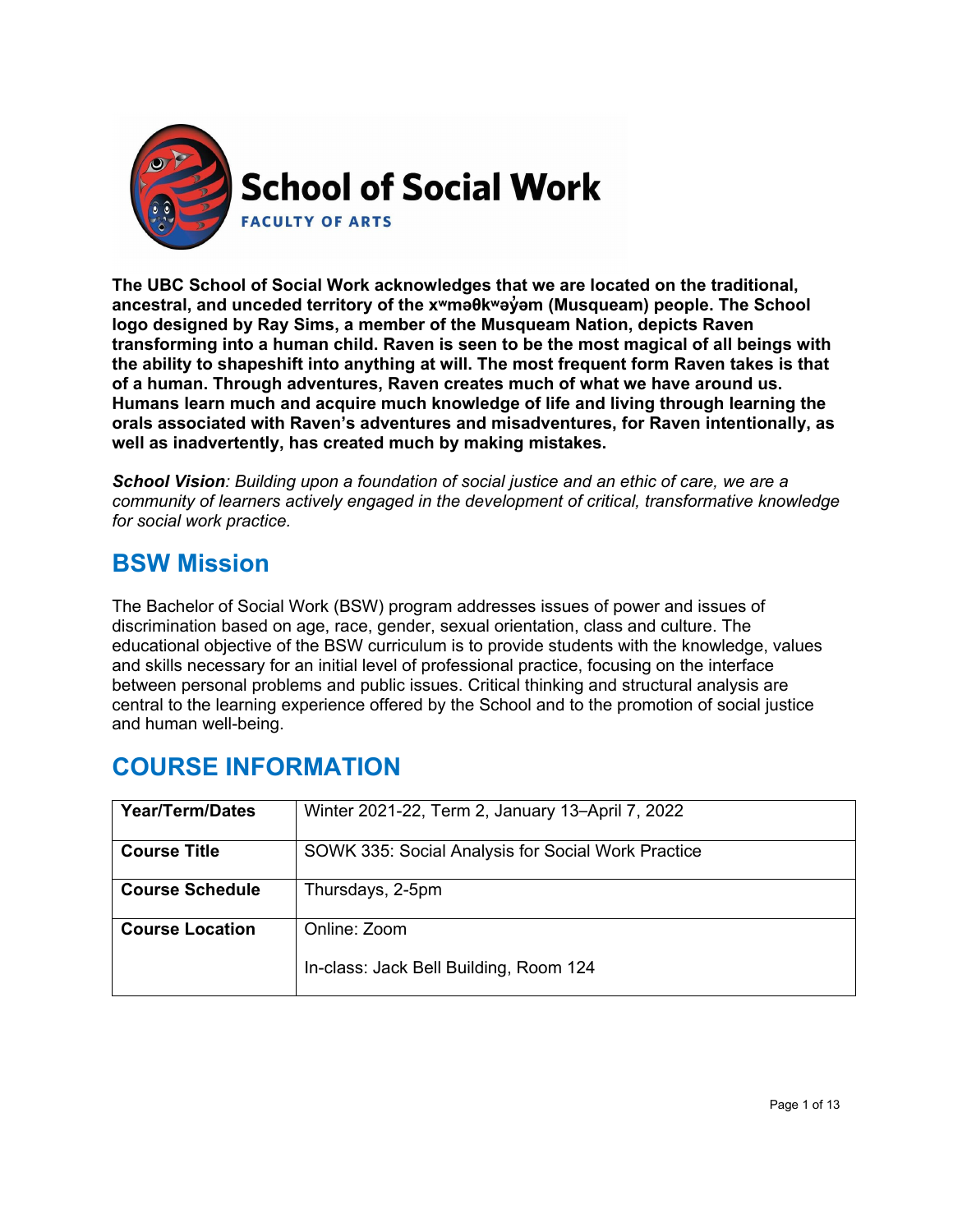| Instructor          | <b>Office Location</b>                            | <b>Office Phone</b> | <b>Email Address</b>  |
|---------------------|---------------------------------------------------|---------------------|-----------------------|
| Shameela Zaman      |                                                   |                     | shameela.zaman@ubc.ca |
| <b>Office Hours</b> | Thursdays before class (1-2pm) or by appointment. |                     |                       |

| <b>Teaching Assistant</b> | <b>Office Location</b> | <b>Email Address</b>                              |
|---------------------------|------------------------|---------------------------------------------------|
| Karl Urban                | <b>Room 215</b>        | ksurban@mail.ubc.ca                               |
| <b>Office Hours</b>       |                        | Thursdays before class (1-2pm) or by appointment. |

### **Prerequisite and/or Corequisite**

This course has no prerequisites.

### **Course Description**

This course provides students with an understanding of the foundational concepts and ways racism, capitalism, settler colonialism, globalization, and patriarchy intersect to produce social locations, violence, oppression, and political resistance. By working with various theories, methods and case scenarios, students will become familiar with essential political, social and ideological factors that influence personal and social problems and structural oppressions. In this course, students will learn how to conduct an informed and critical social analysis of the key personal and social factors within structural contexts. As a result, students will be able to develop a progressive theoretical and practice framework within which to approach work with individuals, families, and groups.

### **Course Structure and Learning Activities**

This course will be a combination of lecture (Zoom and in-class), class discussions, group work and presentations.

**Zoom**: Dependent on the trajectory of the COVID-19 pandemic and UBC's response, some classes will be held via Zoom in Canvas.

**Canvas:** Weekly articles and resources will be made available through Canvas.

**Peer Supervision Groups:** An important component to this course is the Peer Supervision Group. Every week, you will meet with your PSG to discuss and critically engage with weekly materials, as well as collaborate on assignments. Supervision groups are intended to prepare you for professional practice where you will likely be a part of weekly or bi-weekly clinical supervision with your colleagues and supervisors to discuss cases or participate in education around practice issues.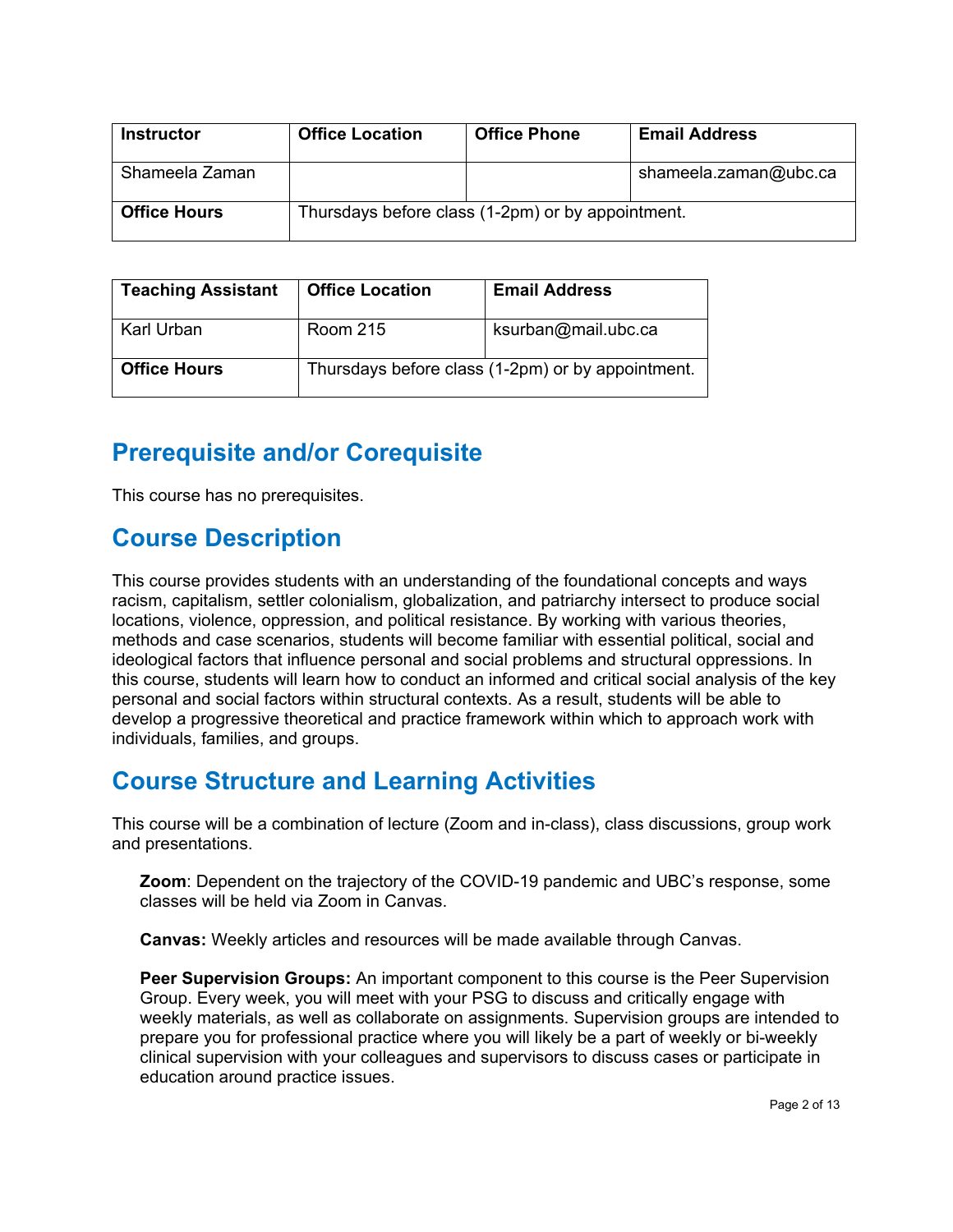Students are expected to attend all lectures, read the assigned chapters and articles, and engage in critical reflection with the materials through classroom and group discussions as well as written assignments. In the spirit of collaborative learning and critical pedagogy, students are encouraged to share resources, news and experiences, both professional and lived. As the course involves one's social locations, privilege and potential lived experiences of oppression, it is expected that the classroom environment be respectful, empathic and safe for all students. To this end, a classroom agreement will be developed in Session #1.

All assignments are to be completed with proper APA formatting. Students are asked to reach out as soon as possible if support is required with individual and/or group assignments.

#### **For support with APA Formatting**:

- UBC Citing Guide:<https://guides.library.ubc.ca/socialwork/SocialWorkCitingSources>
- Purdue Online Writing Lab: [https://owl.purdue.edu/owl/research\\_and\\_citation/apa\\_style/apa\\_formatting\\_and\\_style\\_g](https://owl.purdue.edu/owl/research_and_citation/apa_style/apa_formatting_and_style_guide/general_format.html) [uide/general\\_format.html](https://owl.purdue.edu/owl/research_and_citation/apa_style/apa_formatting_and_style_guide/general_format.html)

**A note about formatting**: do NOT use automatically generated APA citations for your reference list. More often than not they are incorrect.

**UBC Social Work Research Guide**:<https://guides.library.ubc.ca/socialwork>

## **Learning Outcomes**

- To identify and name the operation and systems of oppression at personal, cultural and systemic levels
- To recognize the operation of power in social work relationships and develop a reflexive practice to address these power imbalances
- To identify and name the various forms of oppression racism, sexism, ableism, classism, etc. – at personal, cultural and systemic levels
- To critically examine anti-oppressive social work as both a promising and limiting practice
- To critically look at one's personal social locations, values and practices and explore how these may perpetuate oppression

### **Required Textbook(s) and Learning Materials**

Dumbrill, G.C., & Yee, J.Y. (2019). *Anti-oppressive social work: Ways of knowing, talking and doing*. Oxford University Press Canada.

**Canvas**: Additional weekly readings will be posted on Canvas or on the Library Course Reserve Page (which you can access via Canvas) and available for download. Students are expected to read the designated textbook chapter along with posted chapters/articles prior to attending class.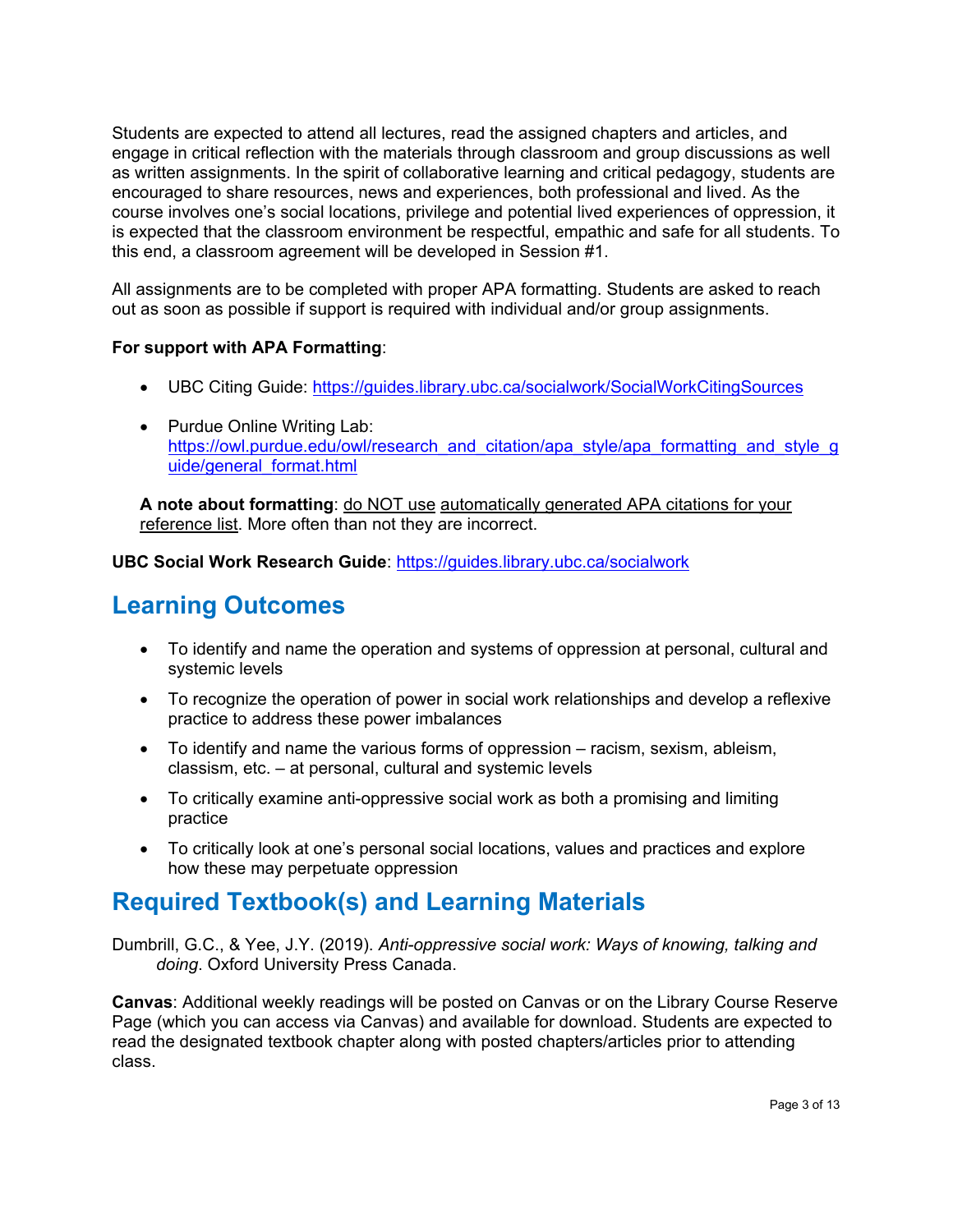## **Course Schedule**

| <b>Session #1</b>                                                                     | January 13, 2022 - On Zoom                                                                                                                                                                                  |  |  |
|---------------------------------------------------------------------------------------|-------------------------------------------------------------------------------------------------------------------------------------------------------------------------------------------------------------|--|--|
|                                                                                       | Course Introduction, Group Assignments and Agreements                                                                                                                                                       |  |  |
| <b>Topic</b>                                                                          | Oppression & Anti-Oppression                                                                                                                                                                                |  |  |
| To-Do<br>Review course syllabus and become familiar with the course page on<br>Canvas |                                                                                                                                                                                                             |  |  |
|                                                                                       | Read:                                                                                                                                                                                                       |  |  |
|                                                                                       | Chapter 1 - Dumbrill, G.C., & Yee, J.Y. (2019). Anti-oppressive social<br>work: Ways of knowing, talking and doing. Oxford University Press<br>Canada.                                                      |  |  |
|                                                                                       | Baines, D. (2017). Anti-oppressive practice: Roots, theory, tensions. In<br>D. Baines (Ed.), Doing anti-oppressive practice: social justice social work<br>(3rd ed., pp. 1-29). Fernwood Publishing.        |  |  |
| <b>Session #2</b>                                                                     | January 20, 2022 - On Zoom                                                                                                                                                                                  |  |  |
| <b>Topic</b>                                                                          | Critical Reflection, Reflexivity and Power                                                                                                                                                                  |  |  |
| To-Do                                                                                 | Read:                                                                                                                                                                                                       |  |  |
|                                                                                       | Chapters 2 & 3 from Dumbrill, G.C., & Yee, J.Y. (2019). Anti-oppressive<br>social work: Ways of knowing, talking and doing. Oxford University Press<br>Canada.                                              |  |  |
|                                                                                       | Fook, J. (2015). Reflective practice and critical reflection. In J. Lishman<br>(Ed.), Handbook for practice learning in social work and social care (2nd<br>ed., pp. 363-375). Jessica Kingsley Publishers. |  |  |
| <b>Session #3</b>                                                                     | January 27, 2022                                                                                                                                                                                            |  |  |
| <b>Topic</b>                                                                          | Whiteness, White Privilege and White Supremacy                                                                                                                                                              |  |  |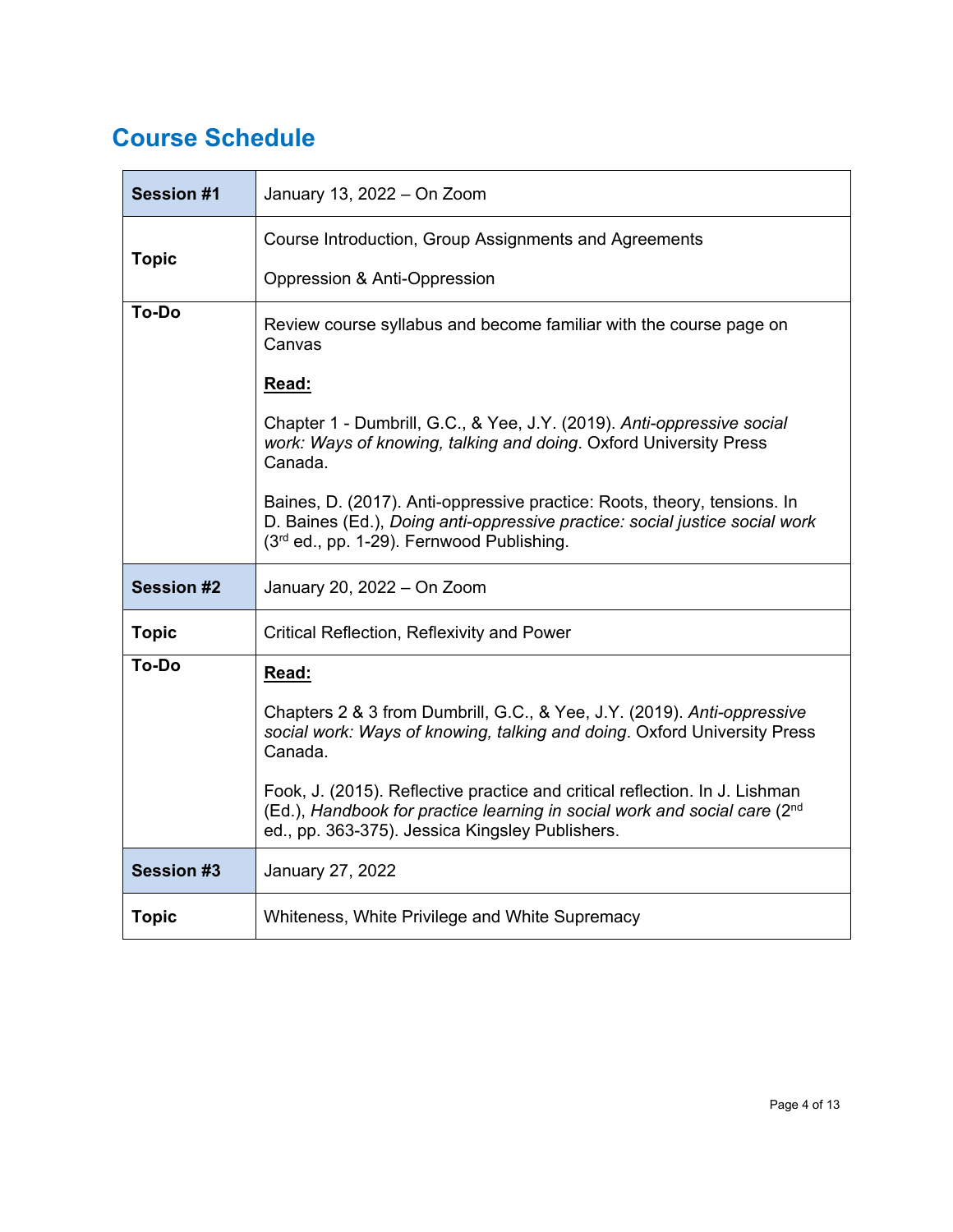| <b>To-Do</b>      | Read:                                                                                                                                                                                                            |  |  |
|-------------------|------------------------------------------------------------------------------------------------------------------------------------------------------------------------------------------------------------------|--|--|
|                   | Chapter 4 from Dumbrill, G.C., & Yee, J.Y. (2019). Anti-oppressive social<br>work: Ways of knowing, talking and doing. Oxford University Press<br>Canada.                                                        |  |  |
|                   | Chapter 2 from Chapman, C., & Withers, A.J. (2019). A violent history of<br>benevolence: Interlocking oppression in the moral economies of social<br>working. University of Toronto Press.                       |  |  |
|                   | Watch:                                                                                                                                                                                                           |  |  |
|                   | Canadian Association of Social Workers. (2020, December. 16).<br>Casualties of care: Social work as a cog in the machine of White<br>supremacy [Webinar]. YouTube. https://youtu.be/M6TseA9mJuM                  |  |  |
| <b>Session #4</b> | February 3, 2022                                                                                                                                                                                                 |  |  |
|                   | <b>Colonization and Decolonization</b>                                                                                                                                                                           |  |  |
| <b>Topic</b>      | <b>Guest Speaker: TBD</b>                                                                                                                                                                                        |  |  |
| To-Do             | Read:                                                                                                                                                                                                            |  |  |
|                   | Chapter 7 from Dumbrill, G.C., & Yee, J.Y. (2019). Anti-oppressive social<br>work: Ways of knowing, talking and doing. Oxford University Press<br>Canada.                                                        |  |  |
|                   | Fortier, C., & Wong, E. (2018). The settler colonialism of social work and<br>the social work of settler colonialism. Settler Colonial Studies, 9(4), 437-<br>456. https://doi.org/10.1080/2201473X.2018.1519962 |  |  |
|                   | Recommended-                                                                                                                                                                                                     |  |  |
|                   | • Tuck, E., & Yang, K.W. (2012). Decolonization is not a metaphor.<br>Decolonization: Indigeniety, Education & Society, 1(1), 1-40.<br><u>LINK</u>                                                               |  |  |
|                   | Listen to one or all of the podcast episodes: CBC Listen. (n.d.).<br>$\bullet$<br>Telling our twisted histories. https://www.cbc.ca/listen/cbc-<br>podcasts/906-telling-our-twisted-histories                    |  |  |
|                   | Canadian Association of Social Workers. (2020, June 11).<br>٠<br>Decolonizing Journeys [Webinar]. YouTube.<br>https://youtu.be/QYxpRMi3Q74                                                                       |  |  |
| <b>Session #5</b> | February 10, 2022                                                                                                                                                                                                |  |  |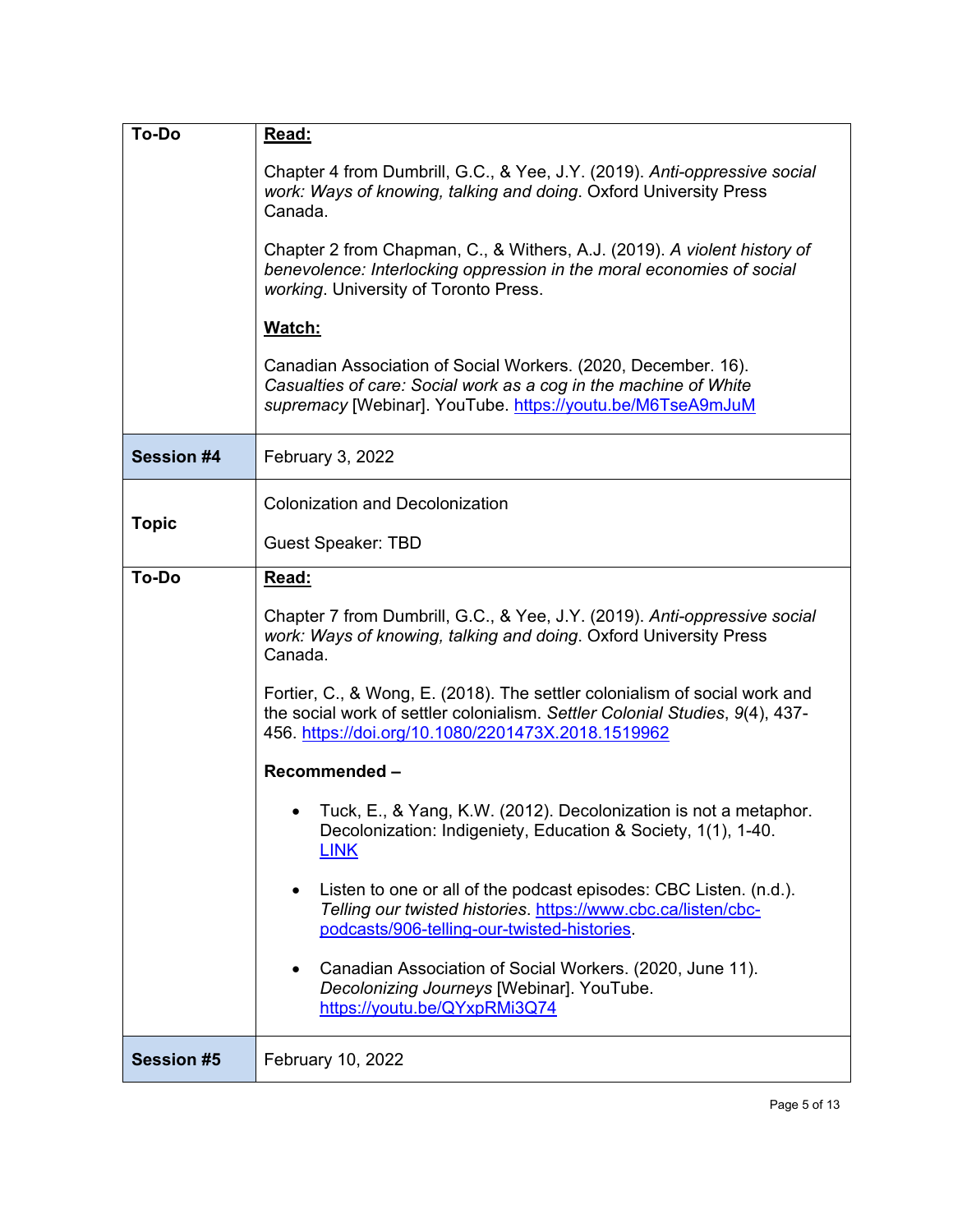| <b>Topic</b>      | Racism                                                                                                                                                                                    |  |  |
|-------------------|-------------------------------------------------------------------------------------------------------------------------------------------------------------------------------------------|--|--|
| To-Do             | Read:                                                                                                                                                                                     |  |  |
|                   | Chapter 5 (pages 117-130) from Dumbrill, G.C., & Yee, J.Y. (2019). Anti-<br>oppressive social work: Ways of knowing, talking and doing. Oxford<br>University Press Canada.                |  |  |
|                   | Watch:                                                                                                                                                                                    |  |  |
|                   | Canadian Association of Social Workers. (2021, March 2). Beyond 'good'<br>versus 'bad': Understanding racism as more than hate crimes [Webinar].<br>YouTube. https://youtu.be/YftefWkVhl0 |  |  |
|                   | <b>OR</b>                                                                                                                                                                                 |  |  |
|                   | Canadian Association of Social Workers. (2020, May 29). Race, health<br>and COVID-19 [Webinar]. YouTube. https://youtu.be/yea1S5SmaUk                                                     |  |  |
|                   | Recommended-                                                                                                                                                                              |  |  |
|                   | Maynard, R. (2017). Policing Black lives: State violence in<br>$\bullet$<br>Canada from slavery to the present. Fernwood Publishing.                                                      |  |  |
|                   | In 2020, Fraser Health Authority hosted a series of 5 webinars on<br>$\bullet$<br>Anti-Racism in Healthcare. LINK                                                                         |  |  |
| <b>Session #6</b> | February 17, 2022                                                                                                                                                                         |  |  |
| <b>Topic</b>      | Intersectionality, Gender and Sexism, Heterosexism and Cissexism                                                                                                                          |  |  |
| <b>Readings</b>   | Read:                                                                                                                                                                                     |  |  |
|                   | Chapter 5 (pages 130-140) from Dumbrill, G.C., & Yee, J.Y. (2019). Anti-<br>oppressive social work: Ways of knowing, talking and doing. Oxford<br>University Press Canada.                |  |  |
|                   | Chapter 6 (pages 145-152) from Dumbrill, G.C., & Yee, J.Y. (2019). Anti-<br>oppressive social work: Ways of knowing, talking and doing. Oxford<br>University Press Canada.                |  |  |
|                   | Watch:                                                                                                                                                                                    |  |  |
|                   | Crenshaw, K. (2016, October). The urgency of intersectionality [Video].<br>TED-Women.<br>https://www.ted.com/talks/kimberle crenshaw the urgency of intersecti<br>onality?language=en     |  |  |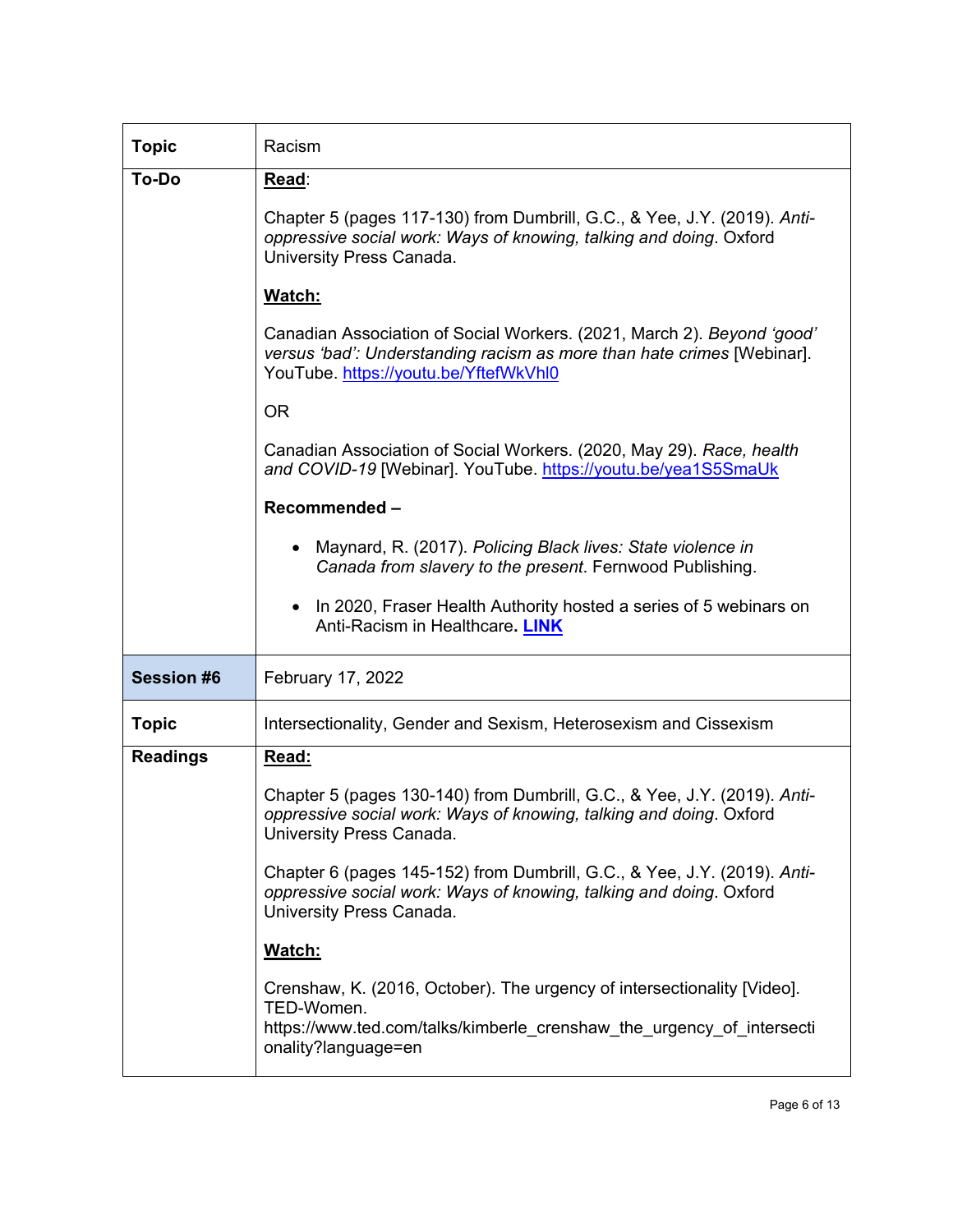| <b>NO CLASS</b>   | <b>READING WEEK - FEBRUARY 24, 2022</b>                                                                                                                                                                                                            |
|-------------------|----------------------------------------------------------------------------------------------------------------------------------------------------------------------------------------------------------------------------------------------------|
| <b>Session #7</b> | March 3, 2022                                                                                                                                                                                                                                      |
| <b>Topic</b>      | Ableism and Sanism                                                                                                                                                                                                                                 |
|                   | PSG Group 1 & 2 Case Scenario Discussion                                                                                                                                                                                                           |
| To-Do             | <u>Read:</u>                                                                                                                                                                                                                                       |
|                   | Chapter 6 (pages 153-165) from Dumbrill, G.C., & Yee, J.Y. (2019). Anti-<br>oppressive social work: Ways of knowing, talking and doing. Oxford<br>University Press Canada.                                                                         |
|                   | Wehbi, S. (2017). Disability rights and justice activism: Lessons for anti-<br>oppressive community organizing. In D. Baines (Ed.), Doing anti-<br>oppressive practice: social justice social work (3rd ed., pp. 137-152).<br>Fernwood Publishing. |
| <b>Session #8</b> | March 10, 2022                                                                                                                                                                                                                                     |
|                   | <b>Classism and Poverty</b>                                                                                                                                                                                                                        |
| <b>Topic</b>      | PSG Group 3 & 4 Case Scenario Discussion                                                                                                                                                                                                           |
| <b>To-Do</b>      | Read:                                                                                                                                                                                                                                              |
|                   | Chapter 8 from Dumbrill, G.C., & Yee, J.Y. (2019). Anti-oppressive social<br>work: Ways of knowing, talking and doing. Oxford University Press<br>Canada.                                                                                          |
|                   | Fay, J. (2017). Let us work together: Welfare rights and anti-oppressive<br>practice. In D. Baines (Ed.), Doing anti-oppressive practice: social justice<br>social work (3rd ed., pp. 122-136). Fernwood Publishing.                               |
| <b>Session #9</b> | March 17, 2022                                                                                                                                                                                                                                     |
| <b>Topic</b>      | Doing Anti-Oppression: Promises and Limitations                                                                                                                                                                                                    |
|                   | PSG Group 5 & 6 Case Scenario Discussion                                                                                                                                                                                                           |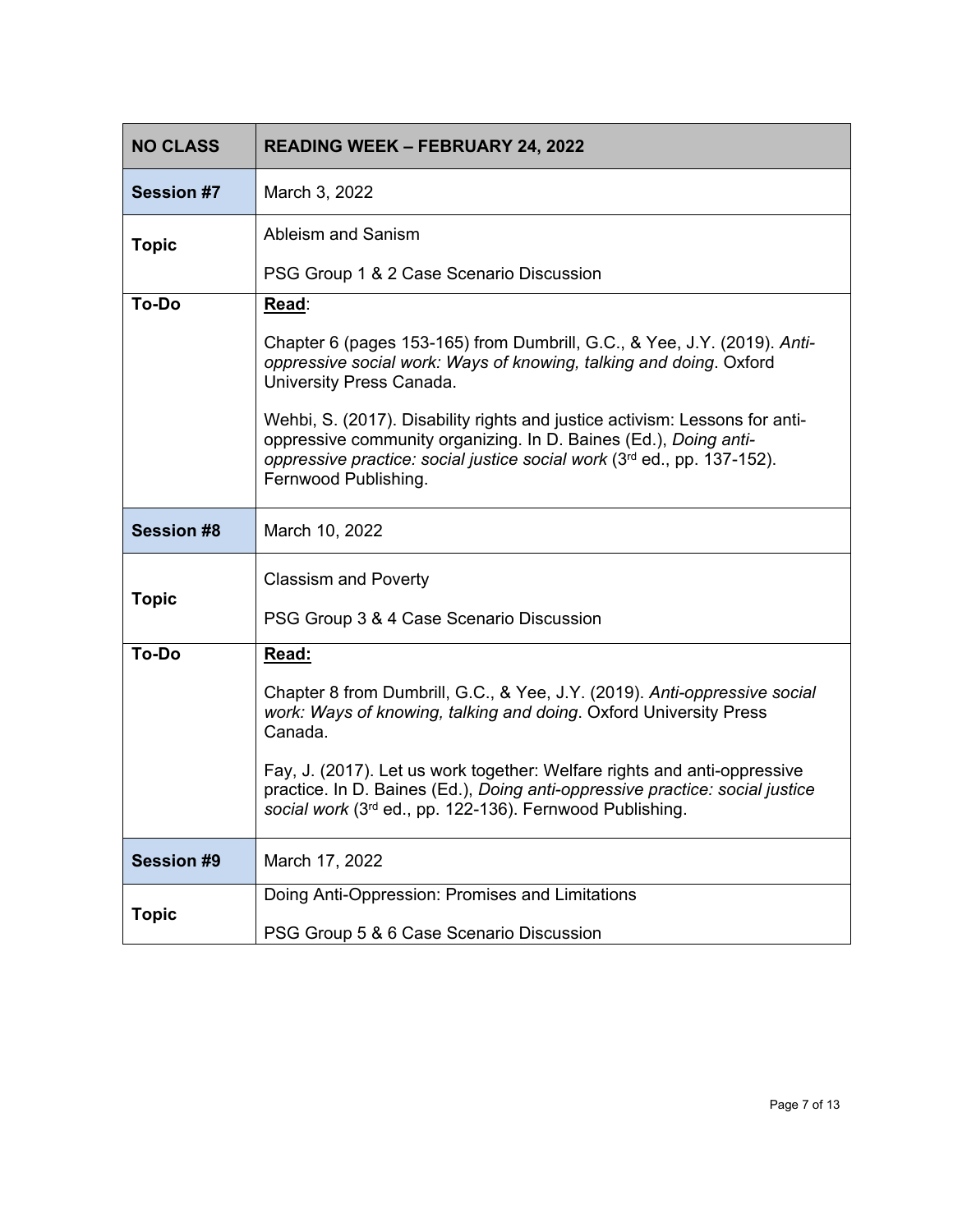| To-Do              | Read:                                                                                                                                                                                             |  |  |
|--------------------|---------------------------------------------------------------------------------------------------------------------------------------------------------------------------------------------------|--|--|
|                    | Chapter 9 from Dumbrill, G.C., & Yee, J.Y. (2019). Anti-oppressive social<br>work: Ways of knowing, talking and doing. Oxford University Press<br>Canada.                                         |  |  |
|                    | Sinclair, R., & Albert, J. (2008). Social work and the anti-oppressive<br>stance: Does the emperor really have new clothes? Critical Social Work,<br>9(1). https://doi.org/10.22329/csw.v9i1.5756 |  |  |
| Session #10        | March 24, 2022                                                                                                                                                                                    |  |  |
| <b>Topic</b>       | Service Users and Doing Anti-Oppression at Individual, Family and<br><b>Community Levels</b>                                                                                                      |  |  |
|                    | PSG Group 7 & 8 Case Scenario Discussion                                                                                                                                                          |  |  |
| To-Do              | Read:                                                                                                                                                                                             |  |  |
|                    | Chapter 10 from Dumbrill, G.C., & Yee, J.Y. (2019). Anti-oppressive<br>social work: Ways of knowing, talking and doing. Oxford University Press<br>Canada.                                        |  |  |
|                    | Chapter 11 from Dumbrill, G.C., & Yee, J.Y. (2019). Anti-oppressive<br>social work: Ways of knowing, talking and doing. Oxford University Press<br>Canada.                                        |  |  |
| <b>Session #11</b> | March 31, 2022                                                                                                                                                                                    |  |  |
| <b>Topic</b>       | Doing Anti-Oppression at Organizational and Policy Levels                                                                                                                                         |  |  |
|                    | PSG Group 9 & 10 Case Scenario Discussion                                                                                                                                                         |  |  |
| To-Do              | Read:                                                                                                                                                                                             |  |  |
|                    | Chapter 12 from Dumbrill, G.C., & Yee, J.Y. (2019). Anti-oppressive<br>social work: Ways of knowing, talking and doing. Oxford University Press<br>Canada.                                        |  |  |
| <b>Session #12</b> | April 7, 2022                                                                                                                                                                                     |  |  |
| <b>Topic</b>       | Dreaming an Anti-Oppressive Future: Class conclusion and Celebration                                                                                                                              |  |  |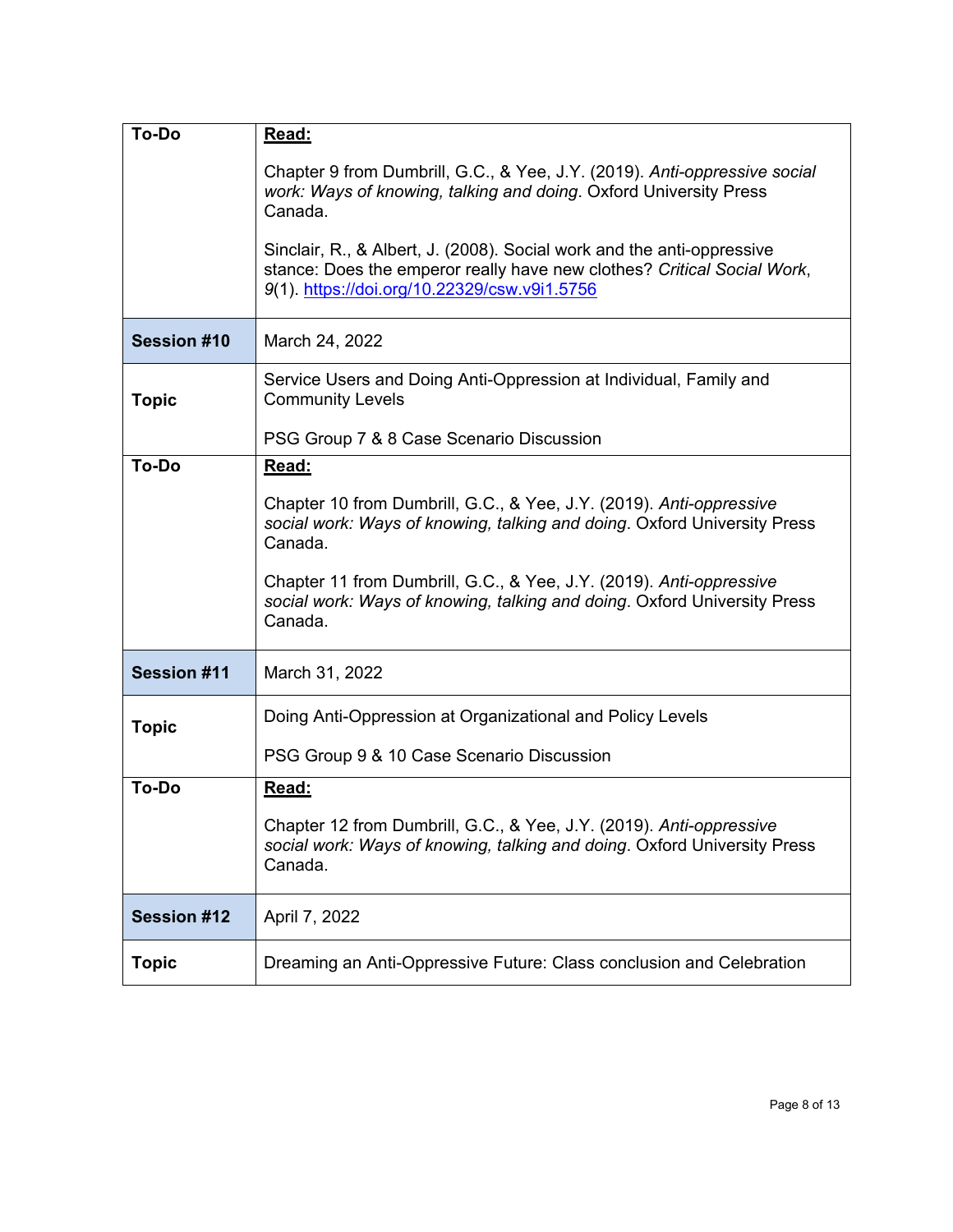| To-Do | Read:                                                                                                                                                                                                                                             |
|-------|---------------------------------------------------------------------------------------------------------------------------------------------------------------------------------------------------------------------------------------------------|
|       | Chapter 13 from Dumbrill, G.C., & Yee, J.Y. (2019). Anti-oppressive<br>social work: Ways of knowing, talking and doing. Oxford University Press<br>Canada.                                                                                        |
|       | Benjamin, A. (2017). Doing anti-oppressive social work: The importance<br>of resistance, history and strategy. In D. Baines (Ed.), Doing anti-<br>oppressive practice: social justice social work (3rd ed., pp. 351-359).<br>Fernwood Publishing. |
|       | Chapter 7 from Chapman, C., & Withers, A.J. (2019). A violent history of<br>benevolence: Interlocking oppression in the moral economies of social<br>working. University of Toronto Press.                                                        |

### **Assignments**

#### **1. Canvas Discussion Board Engagement – 10%**

#### Deadline: variable

Throughout the course, I will be providing discussion prompts on our Canvas discussion board that students are expected to respond to. These prompts will be based on class readings.

#### **2. Assignment #1: Subject Guide – 20%**

Deadline: Feb. 20 at 11:59 P.M.

In this assignment, students are expected to develop a 5-page subject guide on a topic or issue related to anti-oppressive social work practice. Assignment details along with a list of topics will be posted on Canvas.

#### **3. Assignment #2: Profile of an Organization or Individual doing AOP – 20%**

Deadline: March 20 at 11:59 P.M.

In this assignment, students are encouraged to look at an organization or an individual doing critical anti-oppressive work in the community and write a profile. Students will be expected to connect course material to their final profile. Final assignment details and rubric will be posted on Canvas.

#### **4. Assignment #3: Peer Group Case Scenario Presentations – 20%**

Deadline: March 3, 10, 17, 24, 31 (2 groups per day), 2022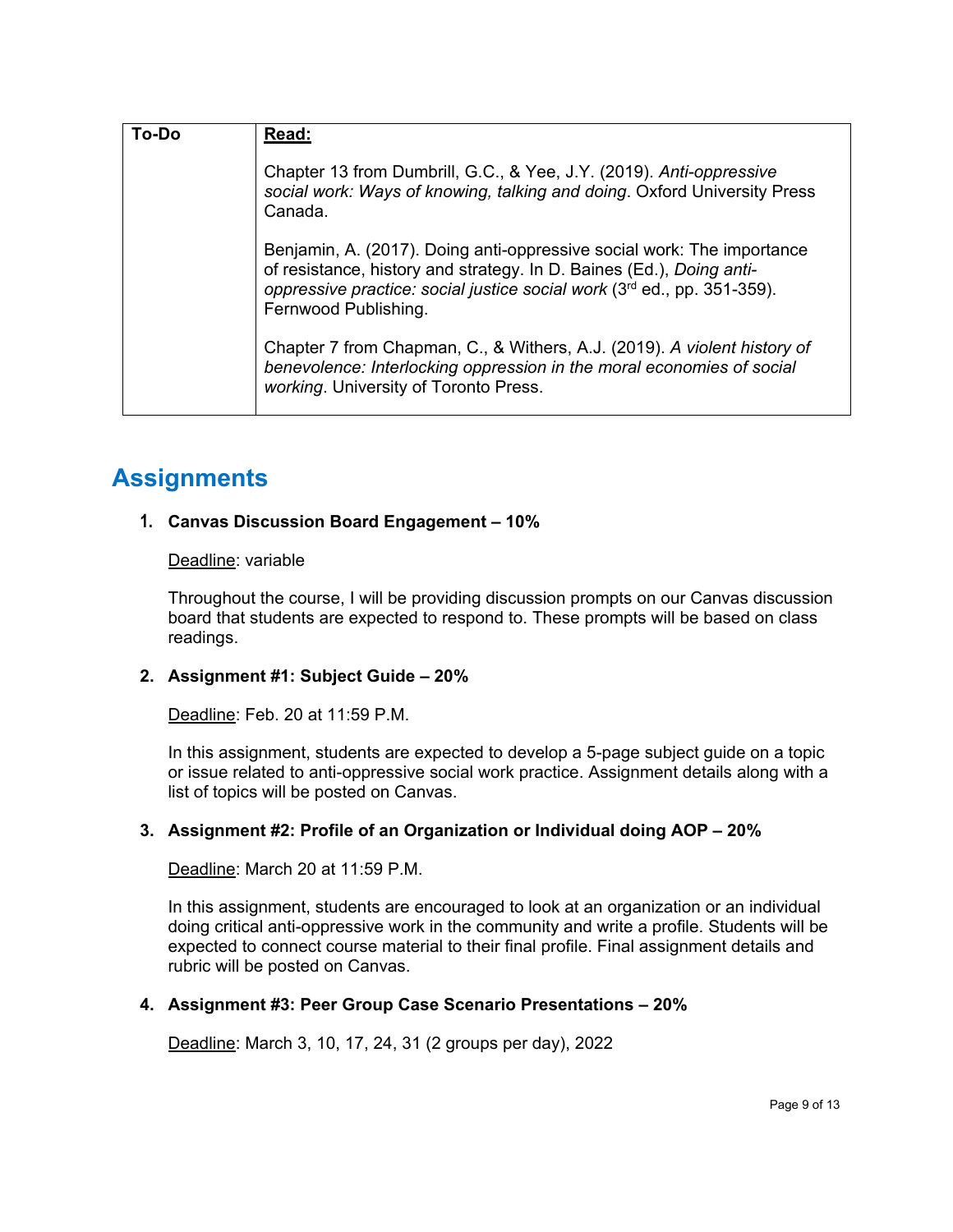In this assignment, students are expected, with their Peer Supervision Groups, to develop a case scenario that addresses a concept discussed in class. The case study can be inspired from your practicum or from class content. Groups will present the class concept that was addressed, the case scenario and discussion questions to their class. Final assignment details and rubric will be posted on Canvas.

#### **5. Assignment #4: Final Reflection Paper – 30%**

Deadline: April 10, 2022 at 11:59pm

In this assignment, students are expected to write a critical reflection paper on course readings and content and looking at one's own social locations. Students are encouraged to incorporate creativity – poetry, prose, song – into their paper. Final paper details and rubric will be posted to Canvas.

### **Assignment Submission Process**

Assignments are to be submitted on Canvas prior to the deadline. If for any reason you are unable to submit your assignment in time, please reach out to me as soon as possible. Late assignments without any reason offered will be penalized at 3% per day. If there is a medical reason for late submissions, please provide a medical note.

# **SCHOOL/COURSE POLICIES**

### **UBC COVID-19 Protocols for in-class learning**

**Name and Gender Pronouns**: Class rosters are generally provided to the instructor/teaching assistants with students' legal names; however, please let us know of the name and/or gender pronouns you use for yourself. Please advise us of this as soon as possible so we can ensure use of your correct name and pronouns in this space to ensure an equitable, safe and respectful experience. Further, when classes are held on Zoom, we ask that you share your gender pronouns beside your name (if you feel safe to do so). For example, "Shameela (she, her, hers)".

**COVID-19 Safety:** You are required to wear a non-medical mask during our class meetings, for your own protection and the safety and comfort of everyone else in the class. For our in-person meetings in this class, it is important that all of us feel as comfortable as possible engaging in class activities while sharing an indoor space. Non-medical masks that cover our noses and mouths are a primary tool for combating the spread of COVID-19. Further, according to the provincial mandate, masks are required in all indoor public spaces including lobbies, hallways, stairwells, elevators, classrooms and labs. There may be students who have medical accommodations for not wearing a mask. Please maintain a respectful environment. **If you are sick, it is important that you stay home.**

**If you miss class because of illness:**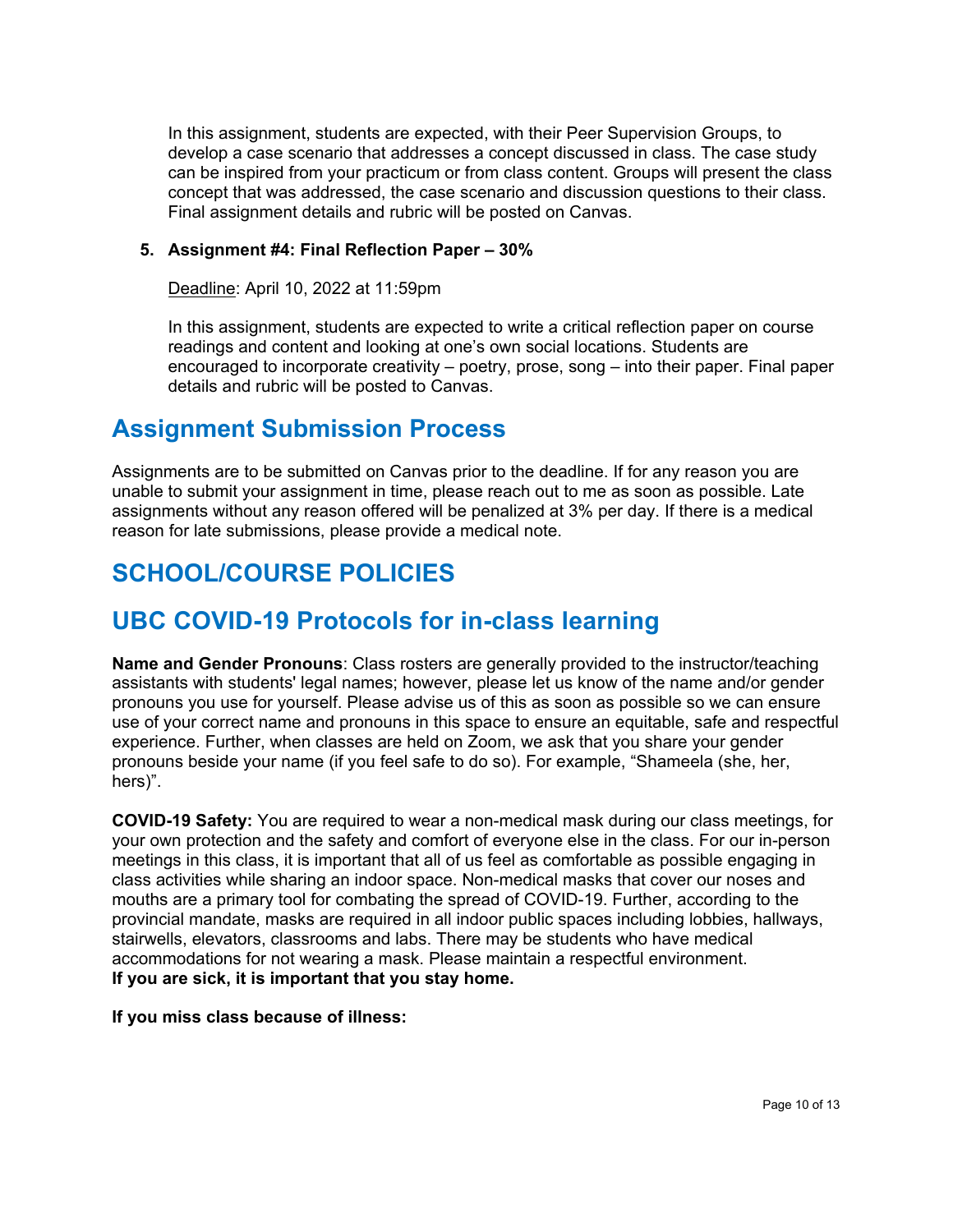- Ask someone to share their notes if I am lecturing. But in the case of discussions about readings, we will endeavour to record conversations for you to access later through Canvas.
- Be sure to consult the class resources on Canvas.
- If you are concerned that you will miss a key activity due to illness, contact the instructor to discuss.

**If I (the instructor) am feeling ill:** If I am unwell, I will not come to class. I will make every reasonable attempt to communicate plans for class as soon as possible by email. Our classroom will still be available for you to sit in and attend an online session. In this instance:

- If I am well enough to teach, but am taking precautions to avoid infecting others, we may hold the class online. If this happens, you will receive an email informing you how to join the class.
- If I am not well enough to teach I may ask you to do an activity or read something in place of class time

### **Attendance**

The attendance policy is in the student handbook on page 8. You can find the student handbook on the Advising page of our website:<https://socialwork.ubc.ca/undergraduate/advising/>

The School considers class attendance to be an essential component of integrated learning in professional social work education. Therefore, regular attendance is required in all social work courses. Instructors may count repeated late arrivals or early departures as an absence, and a meeting should be setup to discuss this with the student. If students miss three or more classes, they may be considered to have not met the requirements of the course. If students have valid reasons, they could be withdrawn from the course with the approval of the instructor – otherwise, they would fail the course.

Other school policies can be accessed through the School of Social Work student handbook.

### **Learning Resources**

UBC Learning Commons has a variety of tools and information such as; borrowing equipment, academic integrity **(APA Citation Guide),** writing support, skills for class, skills for life and academic support to assist students in their learning.<https://learningcommons.ubc.ca/>

### **University Policies**

**Support:** UBC provides resources to support student learning and to maintain healthy lifestyles but recognizes that sometimes crises arise and so there are additional resources to access including those for survivors of sexual violence. UBC values respect for the person and ideas of all members of the academic community. Harassment and discrimination are not tolerated nor is suppression of academic freedom. UBC provides appropriate accommodation for students with disabilities and for religious observances. UBC values academic honesty and students are expected to acknowledge the ideas generated by others and to uphold the highest academic standards in all of their actions.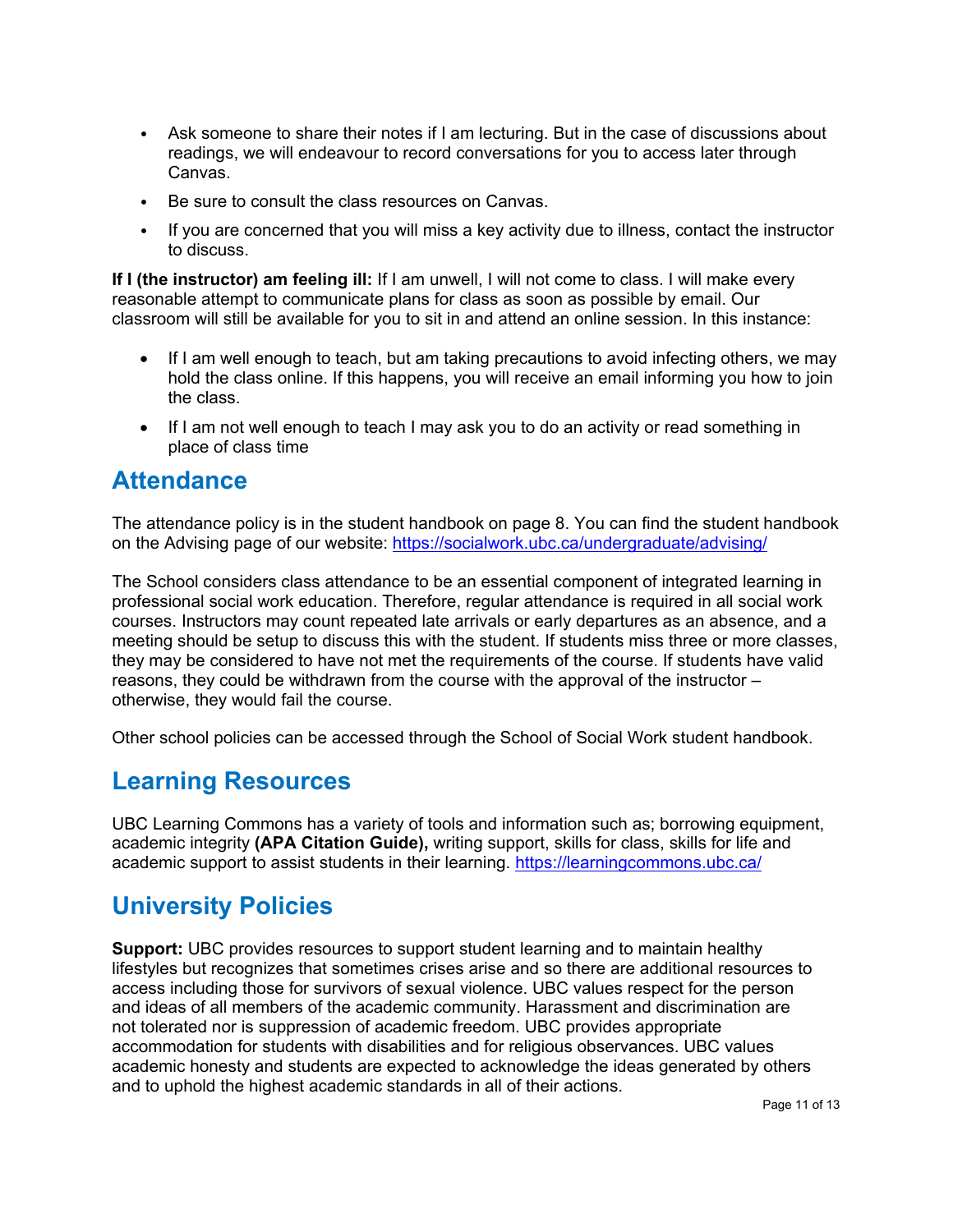Details of the policies and how to access support are available at: <https://senate.ubc.ca/policies-resources-support-student-success>

# **Learning Analytics**

Learning analytics includes the collection and analysis of data about learners to improve teaching and learning. No learning analytics are being used in this course.

# **Copyright**

All materials of this course (course handouts, lecture slides, assessments, course readings, etc.) are the intellectual property of the Course Instructor or licensed to be used in this course by the copyright owner. Redistribution of these materials by any means without permission of the copyright holder(s) constitutes a breach of copyright and may lead to academic discipline.

Students may not record class or group discussions without prior permission of all individuals in attendance.

# **Support**

During the term, I will do my best to offer support if I am concerned about your academic performance or wellbeing. I also encourage you to contact me or your academic advisor if you need assistance. In addition, I may identify concerns using the UBC [Early Alert](http://earlyalert.ubc.ca/) system which provides students with the earliest possible connection to resources like academic advising, financial advising, counseling, or other support services to help you get back on track. Any information transmitted through early alert is treated as confidential (see earlyalert.ubc.ca).